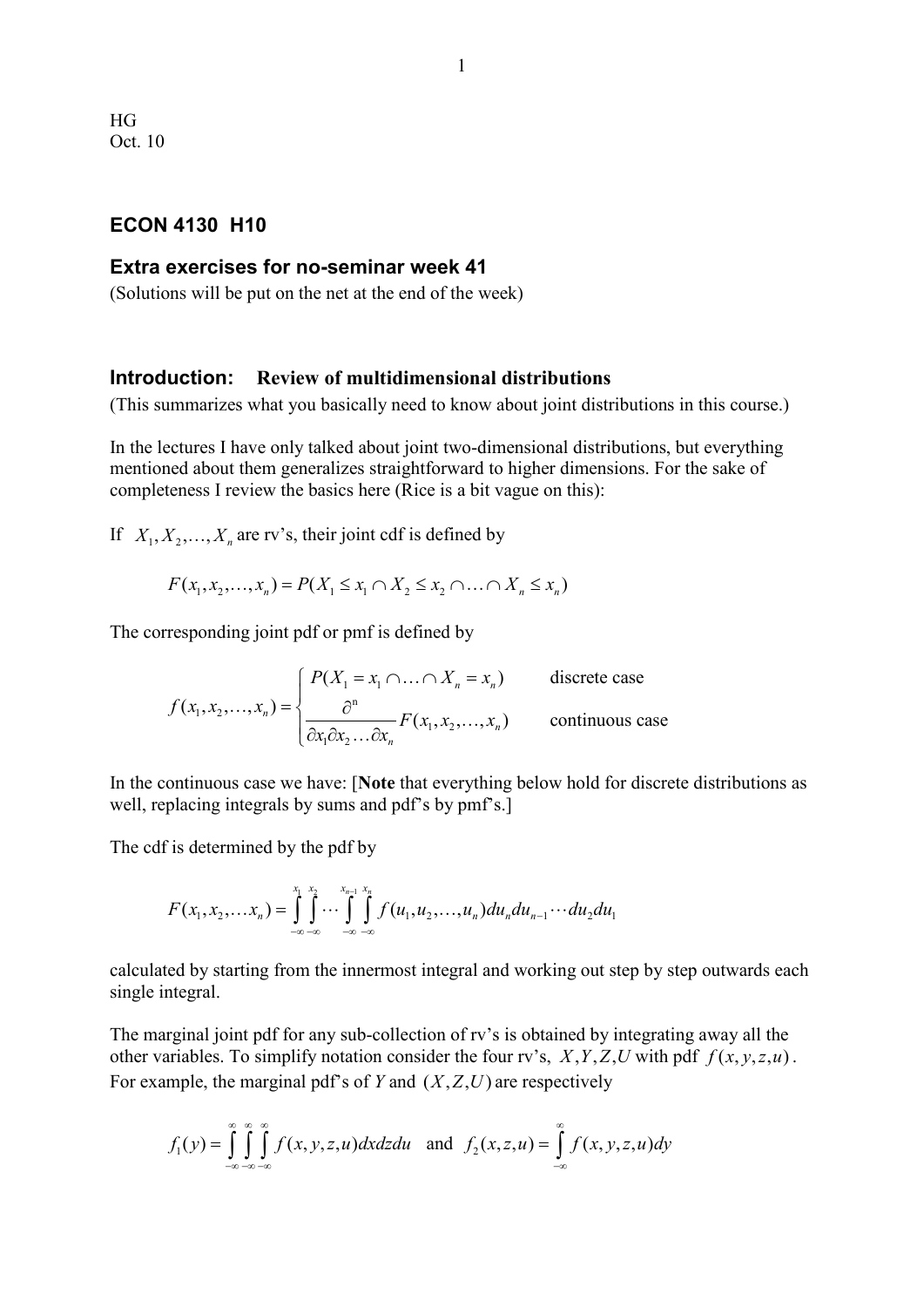The expectation of any function,  $g(X, Y, Z, U)$ , of  $X, Y, Z, U$  can be found as before

$$
E[g(X, Y, Z, U)] = \int_{-\infty}^{\infty} \int_{-\infty}^{\infty} \int_{-\infty}^{\infty} g(x, y, z, u) f(x, y, z, u) dx dy dz du
$$

whenever the integral exists.

The conditional distribution of *Y* keeping  $(X, Z, U)$  fixed to the numbers  $(x, z, u)$  is determined by the conditional pdf defined (just as in the two-dimensional case) by

(1) 
$$
f(y | x, z, u) = \frac{f(x, y, z, u)}{f_2(x, z, u)}
$$

Note that this describes a one-dimensional distribution of *Y* where  $x, z, u$  appear as parameters.

The conditional expected value of *Y* in (1), sometimes called the regression function of *Y* with respect to  $(X, Z, U)$ , and the conditional variance of *Y* in (1) are functions of  $(x, z, u)$ 

$$
\mu(x, z, u) = E(Y | x, z, u), \qquad \sigma^2(x, z, u) = \text{var}(Y | x, z, u)
$$

The law of total expectation (also called "the law of double expectation") holds in general (same proof as in the two-dimensional case):

$$
E(Y) = E\big[E(Y \mid X, Z, U)\big] = E\big[\mu(X, Z, U)\big]
$$

 $\text{var}(Y) = E[\text{var}(Y | X, Z, U)] + \text{var}[E(Y | X, Z, U)] = E[\sigma^2(X, Z, U)] + \text{var}[ \mu(X, Z, U)]$ 

If  $X_1, X_2, \ldots, X_n$  are independent, the joint pdf (as well as the joint cdf) can be factorized into a product of the marginal pdf's (cdf's):

(2) 
$$
f(x_1, x_2,...,x_n) = f_{X_1}(x_1) f_{X_2}(x_2) \cdots f_{X_n}(x_n) \text{ and } F(x_1, x_2,...,x_n) = F_{X_1}(x_1) F_{X_2}(x_2) \cdots F_{X_n}(x_n)
$$

Similarly, the expectation of the product  $X_1 X_2 \cdots X_n$  factorizes under independence:

(3) 
$$
E(X_1 X_2 \cdots X_n) = E(X_1) E(X_2) \cdots E(X_n)
$$

If  $X_1, X_2, \ldots, X_n$  are independent, the mgf (if it exists) of the sum,  $S = X_1 + X_2 + \cdots + X_n$ , can also be factorized into the product of the individual mgf's:

(4) 
$$
M_{S}(t) = E[e^{tS}] = M_{X_1}(t)M_{X_2}(t)\cdots M_{X_n}(t)
$$

which follows directly from (3) as shown in the lecture for the case  $n = 2$ .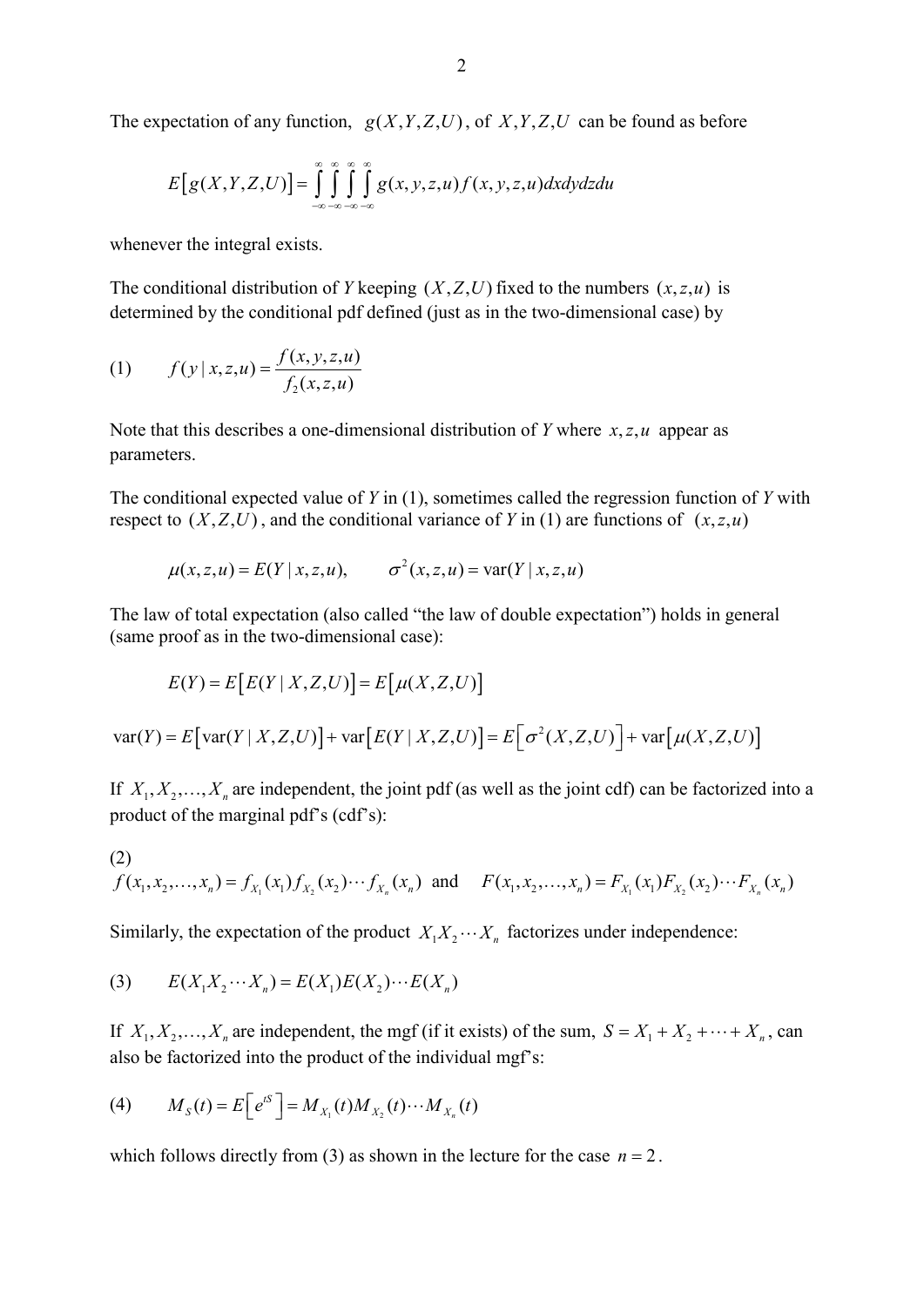**A remark on modelling:** To model a joint pdf (or pmf) like (e.g.)  $f(x, y, z, u)$  directly is often difficult because of our common lack of intuition on the complete joint behaviour. Since it is usually easier to model one-dimensional distributions than multidimensional ones, the task is often accomplished by decomposing the joint pdf (pmf) into a product of onedimensional pdf's (pmf's) – which is always possible due to (1). For example, in the 2 dimensional case, using  $(1)$  $(1)$  $(1)$ , we have<sup>1</sup>

$$
f(x, y) = f(y | x) f(x)
$$

and in the 4-dimensional case, using (1) several times,

$$
f(x, y, z, u) = f(y | x, z, u) f(x, z, u) = f(y | x, z, u) f(x | z, u) f(z, u) = ...
$$
  
=  $f(y | x, z, u) f(x | z, u) f(z | u) f(u)$ 

A nice example of this principle you can find in the exercise (seminar week 40) on the ROSCA in Nairobi concerning the distribution of  $(V, X)$ . There the marginal distribution of *V* is modelled as discrete uniform over  $1, 2, \ldots, n$ , and the conditional distribution of *X*, given  $V = v$ , is modelled as binomial  $(v-1, p)$ . From this, if needed, we get the full joint pmf of  $(V, X)$ :

$$
f(v, x) = \begin{cases} \frac{1}{n} \cdot \binom{v-1}{x} p^x (1-p)^{v-1-x} & \text{for } x = 0, 1, ..., v-1 \text{ and } v = 2, 3, ..., n \\ 1 & \text{for } x = 0 \text{ and } v = 1 \\ 0 & \text{otherwise} \end{cases}
$$

We would need this, e.g., to derive the marginal distribution of X, which is slightly complicated and not binomial(!). Luckily, in this case, we don't need the marginal distribution of X to derive the expected value,  $E(X)$ . Much simpler is to use the law of total expectation as in the exercise.

# **Exercise 1**

Let  $X_1, X_2, ..., X_n$  be *iid* and each exponentially distributed,  $X_i \sim \exp(\lambda)$ . Use (3) above to prove that for any *n*, the mean, 1  $1\frac{n}{2}$ *i i*  $X = -\sum X$  $=\frac{1}{n}\sum_{i=1}^{n}X_i$ , is exactly gamma-distributed. Identify the parameters in this distribution expressed by  $\lambda$  and  $n$ .

<span id="page-2-0"></span><sup>&</sup>lt;sup>1</sup> In the following expressions I have used the function symbol, *f*, *generically* in the sense that the various *f*'s represent different functions. It is the structure of the arguments that determines which function we are talking about. This artefact is sometimes used in mathematical texts to simplify notation.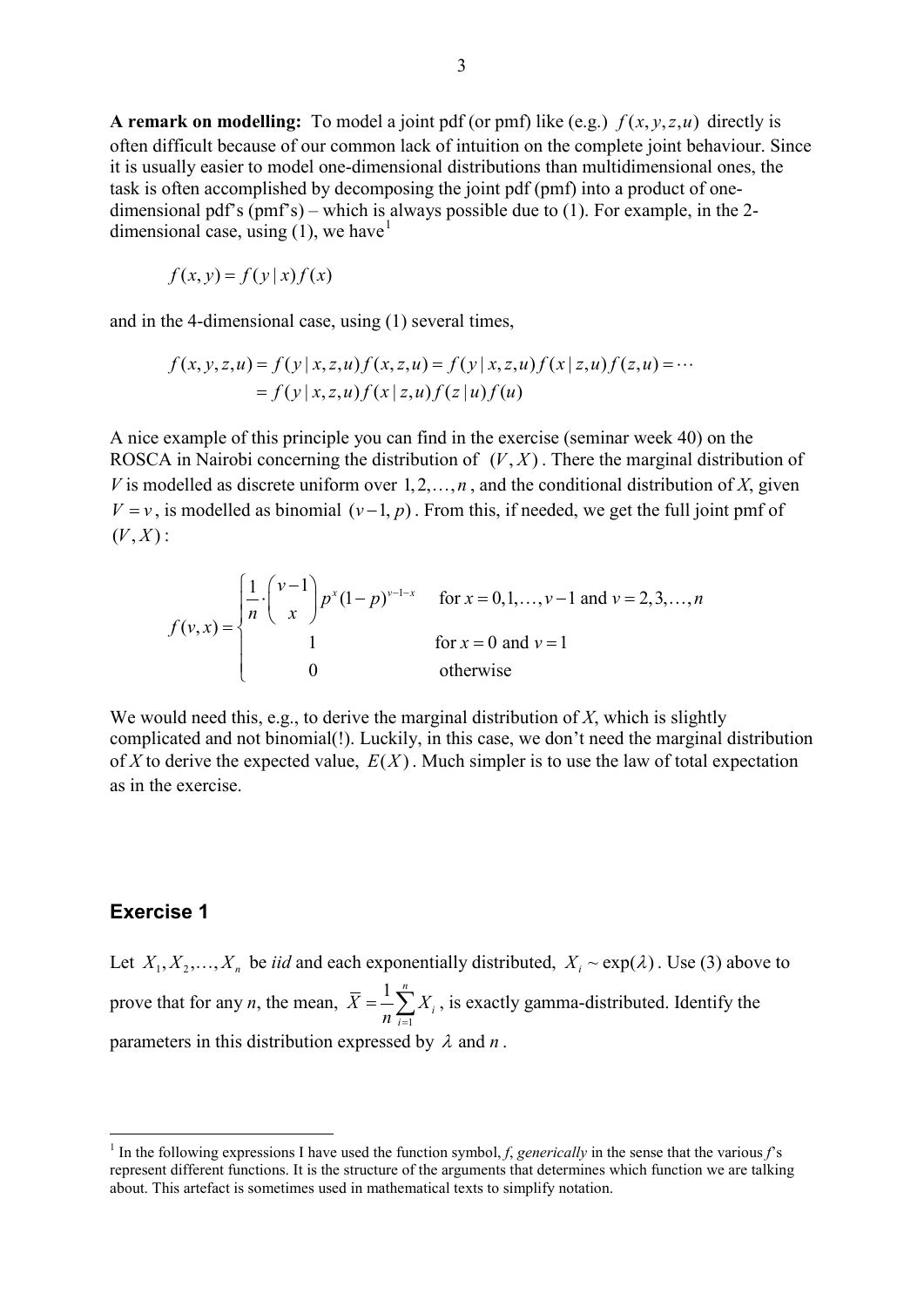[**Hint**. Identify first the gamma-distribution for 1 *n i i*  $S = \sum X$  $=\sum_{i=1} X_i$  using (3). Then find the distribution of  $\overline{X} = \frac{1}{n} S$ .]

### **Exercise 2**

Let  $X_1, X_2, ..., X_n$  be *iid* and each normally distributed,  $X_i \sim N(\mu, \sigma^2)$ , where  $\mu = E(X_i)$ ,  $\sigma^2 = \text{var}(X_i)$ . In this exercise we will compare three estimators of  $\sigma^2$ :

• 
$$
\hat{\sigma}^2 = S^2 = \frac{1}{n-1} \sum_{i=1}^n (X_i - \overline{X})^2
$$

• 
$$
\hat{\sigma}_1^2 = S_1^2 = \frac{1}{n} \sum_{i=1}^n (X_i - \overline{X})^2 = \frac{n-1}{n} S^2
$$

• 
$$
\hat{\sigma}_2^2 = S_2^3 = \frac{1}{n+1} \sum_{i=1}^n (X_i - \overline{X})^2 = \frac{n-1}{n+1} S^2
$$

**a.** Put 
$$
V = \sum_{i=1}^{n} (X_i - \overline{X})^2
$$
. Using the linearity of the  $\sum$  - operator, show that

$$
V = \sum_{i=1}^{n} (X_i - \overline{X})^2 = \sum_{i=1}^{n} X_i^2 - n\overline{X}^2
$$

[**Hint:** Remember that sums (like integrals) have linearity properties like, for example,

$$
\sum_{i=1}^{n} (a + bx_i + cy_i) = na + b \sum_{i=1}^{n} x_i + c \sum_{i=1}^{n} y_i
$$

where  $a, b, c$  are numbers not depending on  $i$ .

**b.** Use supplementary exercise 4 and the fact that  $\frac{V}{\tau^2}$  $\frac{r}{\sigma^2}$  is  $\chi^2_{n-1}$ - distributed to show that  $\hat{\sigma}^2 = S^2$  is unbiased (i.e.,  $E(S^2) = \sigma^2$ ), and has variance

$$
\text{var}(\hat{\sigma}^2) = \text{var}(S^2) = \frac{2\sigma^4}{n-1}
$$

**c.** Show that both  $\hat{\sigma}_k^2$ ,  $k = 1, 2$ , are biased downwards, i.e.,  $E(\hat{\sigma}_k^2) = c_k \sigma^2$ ,  $k = 1, 2$ , where both  $c_k < 1$ . Find  $c_1, c_2$  and explain why both estimators satisfy,  $E(\hat{\sigma}_k^2) \to \sigma^2$  when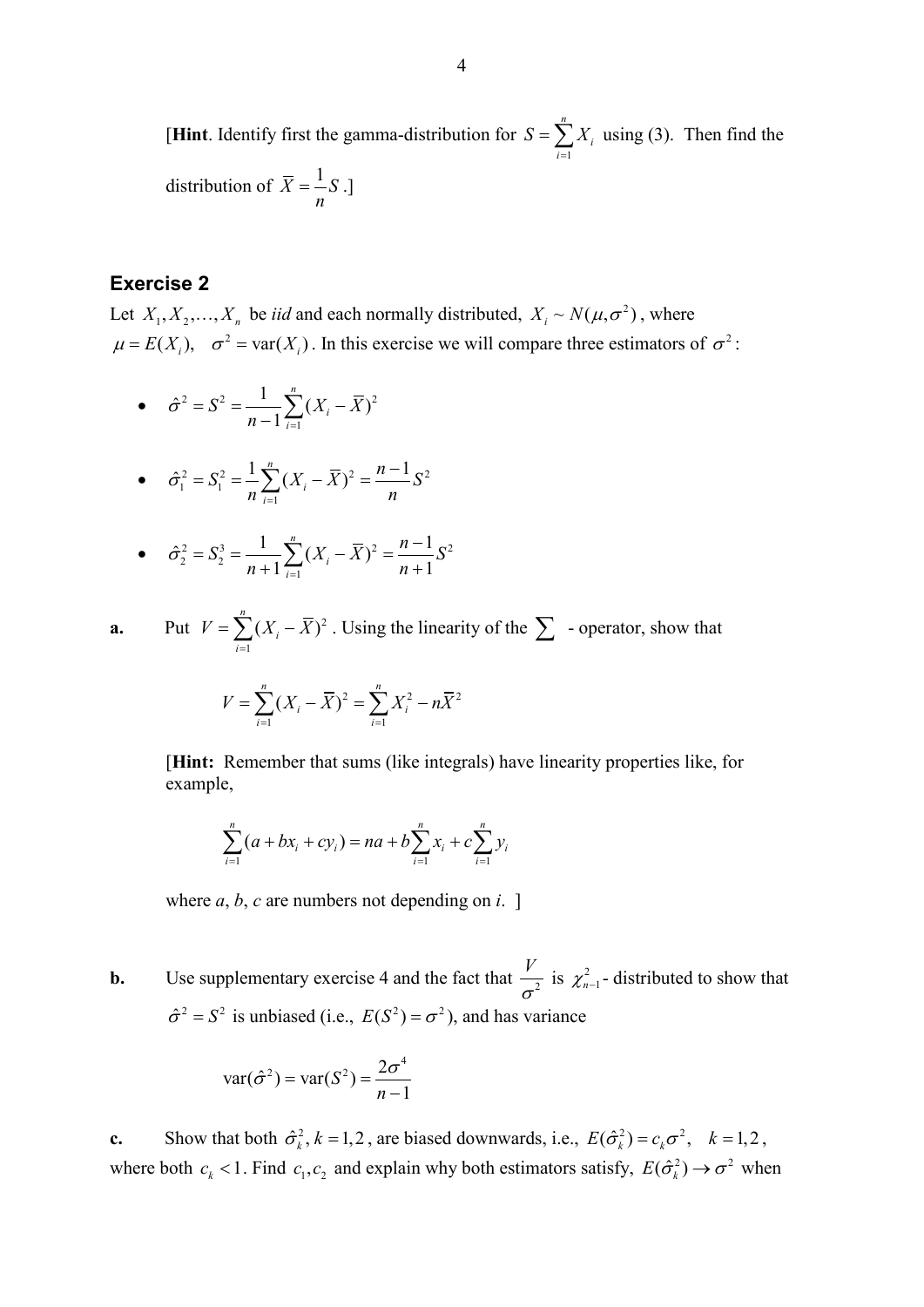*n* → ∞ . (This property is usually expressed by saying that both estimators are *asymptotically unbiased*).

#### **d. Gross variance.**

There are many different ways to compare estimators. In the basic course you learned to compare *unbiased* estimators by the much used criterion:

For two different *unbiased* estimators of the same parameter, choose the one with smallest variance.

This criterion is useless in our situation where some of the estimators are biased. However, it is easy to generalize it by using (instead of variance) the *mean squared estimation error*. Let  $\hat{\theta}$  be an estimator of some unknown parameter,  $\theta$ . Then the mean squared estimation error (also called "gross variance" or "brutto-varians" in Norwegian) is defined by

$$
GVar(\hat{\theta}) = E[(\hat{\theta} - \theta)^2]
$$

(i) Explain why  $GVar(\hat{\theta}) = Var(\hat{\theta})$  whenever  $\hat{\theta}$  is unbiased.

**(ii)** Show in general that, when the variances exist, we have

(4) 
$$
GVar(\hat{\theta}) = E[(\hat{\theta} - \theta)^2] = Var(\hat{\theta}) + (E(\hat{\theta}) - \theta)^2
$$

[**Hint:** Add and subtract  $E(\hat{\theta})$  inside  $(\hat{\theta} - \theta)^2 = \left[\hat{\theta} - E(\hat{\theta}) + E(\hat{\theta}) - \theta\right]^2$ , and execute the squaring. ]

Our extended criterion is now

- (5) For two different estimators (not necessarily unbiased) for the same parameter, choose the one with smallest mean squared error.
- **e.** Show, using (4), that  $GVar(\hat{\sigma}_1^2) < GVar(\hat{\sigma}^2)$ .

Hence  $\hat{\sigma}_1^2$  is preferable to  $\hat{\sigma}^2$  according to criterion (5).

[**Note** that  $\hat{\sigma}_1^2$  is the same as the so called *maximum likelihood estimator*, as you will see later in the course.]

**f.** Defining an estimator,  $\tilde{\sigma}_c^2 = cS^2$ , for any constant  $c > 0$ , we obtain a whole class of potential estimators of  $\sigma^2$ . Show that *c* minimizing  $GVar(\tilde{\sigma}_c^2)$  is given by